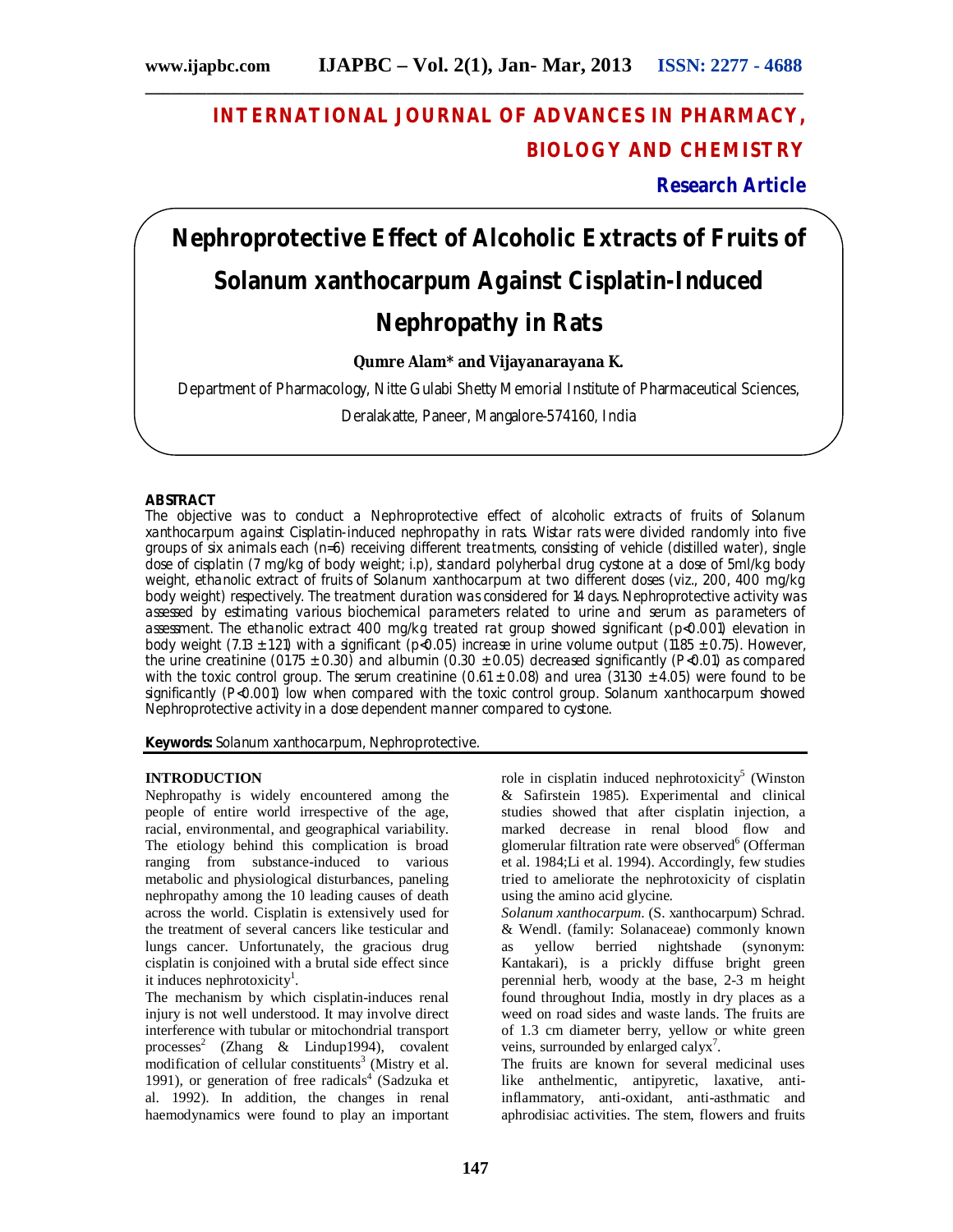**\_\_\_\_\_\_\_\_\_\_\_\_\_\_\_\_\_\_\_\_\_\_\_\_\_\_\_\_\_\_\_\_\_\_\_\_\_\_\_\_\_\_\_\_\_\_\_\_\_\_\_\_\_\_\_\_\_\_\_\_\_\_\_\_\_\_\_\_\_\_\_\_\_\_\_**

are prescribed for relief in burning sensation in the feet accompanied by vesicular eruptions. The hot aqueous extract of dried fruits is used for treating cough, fever and heart diseases. The fruit paste is applied externally to the affected area for treating pimples and swellings<sup>8</sup>.

The flavanoids quercitrin and apigenin glycosides are the major chemical constituents which are present in the fruits of *S.xanthocarpum*<sup>9</sup>. To the best of our knowledge there was lack of scientific reports available in support of its traditional claim of renoprotective potential. Therefore, the present study was designed to demonstrate the renoprotective effect of *S.xanthocarpum* fruit extract against Cisplatin-induced nephropathy in rats.

# **MATERIALS AND METHODS**

Fruits of *Solanum xanthocarpum* were collected from the field areas of Manjeshwar in the month of December and its identity was confirmed by Mrs. Noeline J.Pinto. H.O.D Dept of Botany, St Agnes College, Mangalore.

The collected fruits were cleaned from adhering soil and other materials, and then it was dried under shade for two weeks. The dried fruits were chopped and pulverized in an electric grinder. The powdered plant material was subjected to Soxhlet extraction with about 80%w/v ethyl alcohol. The extract obtained was concentrated over a hot water bath. Percentage yield of thus obtained crude extract was calculated. Accordingly alcoholic extract of *Solanum xanthocarpum* was prepared in sufficient quantity and stored in the refrigerator for further use.

Healthy albino male rats of wistar strain weighing between 150 and 200 g were selected for the investigation. The animals were kept under maintained laboratory conditions with adequate supply of drinking water ad libitum and pallet diet. The experimental protocol was approved by the Institutional animal Ethics committee and the conditions in the animal house approved by Committee for Supervision on Experiments on Animals. The dose limits were selected on the basis of previously performed oral acute toxicity studies in mice, in accordance with the OECD guidelines $10$ . Total 30 Wistar rats were divided randomly into five groups of six animals each.

**Group I (normal control)** received oral dose of distilled water (1 ml each) for 14 days.

**Group II (toxic control)** received single dose of cisplatin<sup>11</sup> (7 mg/kg of body weight; i.p) on day1.

**Group III (standard group)** received standard polyherbal drug cystone<sup>12</sup> (5ml/kg; p.o) (cystone Syrup, Himalya Drug Company., Bangalore, India) for 14 days with single dose of cisplatin (7mg/kg of body weight; i.p) on day 1,

**Group IV (SX 200)** received ethanolic extract 200 mg/kg b.w once in a day for 14 days respectively

along with the single dose of cisplatin (7 mg/ kg of body weight; i.p) on day 1.

**Group V (SX 400)** received ethanolic extract 400 mg/kg b.w once in a day for 14 days respectively along with the single dose of cisplatin (7 mg/ kg of body weight; i.p) on day 1.

The treatment duration was considered for 14 days as documented by Yang et  $al<sup>13</sup>$ .

Urine was collected over 24 h on 14 th day by keeping the test animals in individual metabolic cages. The volume of collected urine samples was measured followed by estimation of biochemical parameters, namely urine creatinine and urine albumin. Blood samples were collected from the test animals under anesthesia (phenobarbitone sodium; 40 mg/kg of body weight; i.p) by cardiac puncture before sacrifice and serum parameters including creatinine, urea, albumin and total protein were estimated $14, 15$ . The biochemical estimations were done in a Biochemical-semi-auto analyzer by standard procedures using commercial Kits. The kidneys were removed from the rats before sacrifice and organs were fixed<sup>16</sup> using a formosal solution (10% v/v of formaldehyde in normal saline), embedded with paraffin wax followed by preparation of tissue sections using a microtome for histopathology study<sup>17</sup>.

# **Statistics**

Data obtained in the experiment were expressed in terms of mean + SEM. Statistical Significance of data was assessed by analysis of variance (one-way ANOVA) followed by a comparison between different groups using Tukey-Kramer multiple comparison test. The significance levels was set P<0.05. The toxic control group was compared with the normal control group and all other treatment groups were compared with the toxic control group.

# **RESULTS**

The results as cited in Table 1 include change in body weight, Kidney weight, urine volume along with the urine, and serum biochemistry data. Cisplatin administration-induced renal injury was prominent as evidenced by significantly depressed renal functions, body weight, and urine volume as compared to the normal group.

The SX 400 (ethanolic extract 400mg/kg treated rat group) showed significant (P<0.001) elevation in body weight  $(7.13 \pm 1.21)$  with a significant (P<0.05) increase in urine volume output (11.85  $\pm$ 0.75). However; the urine creatinine  $(01.75 \pm 0.30)$ and albumin ( $0.30 \pm 0.05$ ) decreased significantly (P<0.01) as compared with the toxic control group. The serum creatinine  $(0.61 \pm 0.08)$  and urea (31.30)  $\pm$  4.05) were found to be significantly (P<0.001) low when compared with the toxic control group.

The histological features found from the tissue sections of different groups are mentioned in table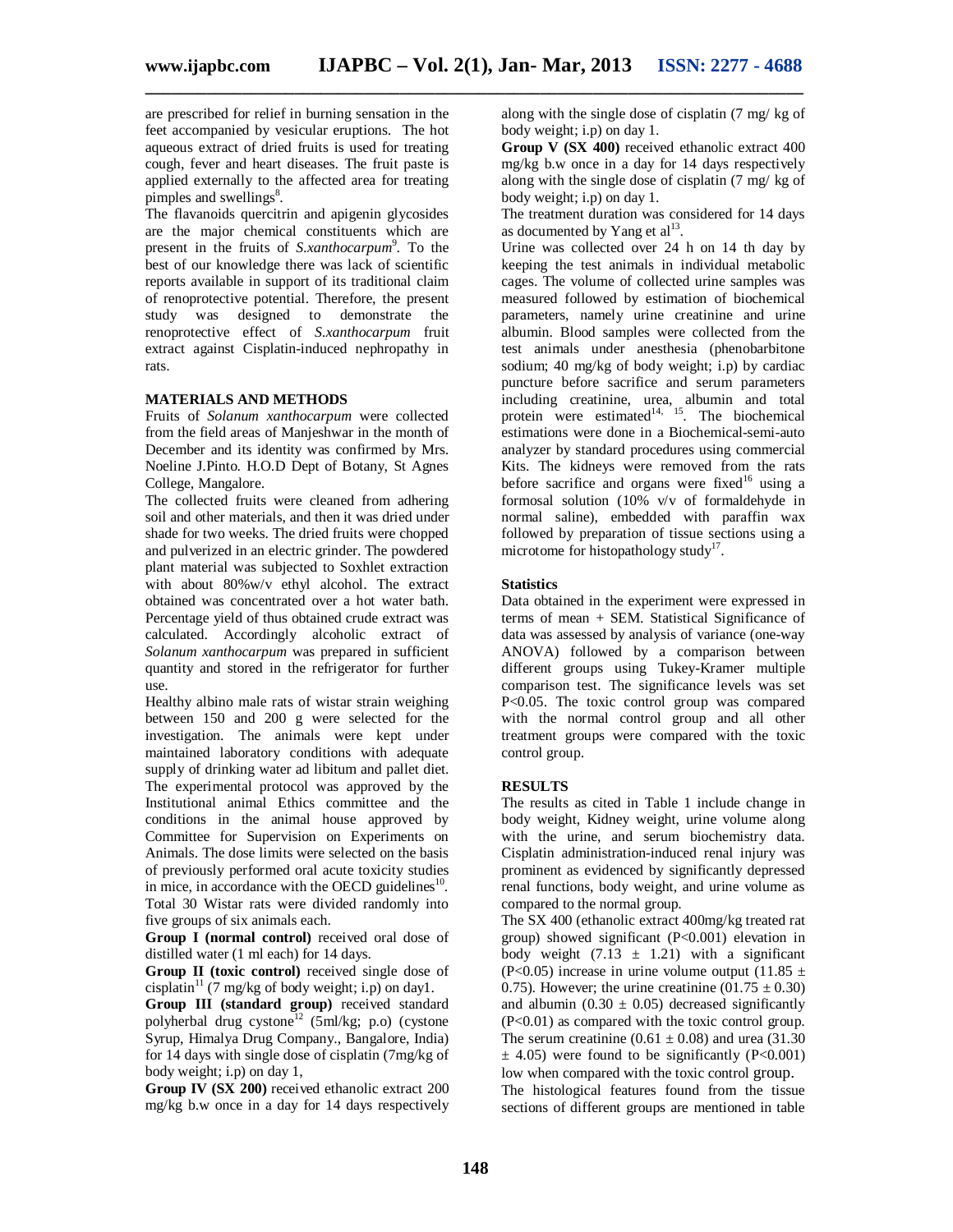2 and the photomicrographs of tissue sections are presented in figure 1a-d. The histopathology of tissue sections suggest that the toxic control group had encountered vast histological damages as evidenced by the glomerular and tubular congestion with abnormal Bowman's capsule, blood vessel congestion, epithelial cell desquamation, and presence of tubular cast with

few inflammatory cells. The histological features of the SX 400 group showed minimal cellular damage in contrast to the toxic control group. The SX 400 group showed normal glomerular and tubular arrangements with normal Bowmen's capsule. Congestion of blood vessels was minimal and tubular cast were not present.

| Parameters studied for the nephroprotective effect of the ethanol extract of Solanum Xanthocarpum |
|---------------------------------------------------------------------------------------------------|
|---------------------------------------------------------------------------------------------------|

| Groups          | in<br>Change    | Urine            | Kidney            | Urine            | Urine           | <b>Serum</b>    | <b>Serum</b>     | <b>Serum</b>    | <b>Serum</b>    |
|-----------------|-----------------|------------------|-------------------|------------------|-----------------|-----------------|------------------|-----------------|-----------------|
|                 | body<br>weight  | volume(ml)       | weight $(g)$      | creatinine       | albumin         | creatinine      | urea             | albumin         | total           |
|                 | (g)             |                  |                   | (g/24h)          | (g/24h)         | (mg/dl)         | (mg/dl)          | (g/dl)          | protein         |
|                 |                 |                  |                   |                  |                 |                 |                  |                 | (g/dl)          |
| <b>Normal</b>   | $8.30 \pm 1.25$ | $13.80 \pm 1.23$ | $1.413 \pm 0.059$ | $1.61 \pm 0.14$  | $\mathbf{0}$    | $0.57 + 0.07$   | $22.21 \pm 3.06$ | $3.15 \pm 0.07$ | $5.17 \pm 0.13$ |
| control         |                 |                  |                   |                  |                 |                 |                  |                 |                 |
| <b>Toxic</b>    | $22.33 + 5.21$  | $6.76 \pm 0.65$  | $1.563 \pm 0.023$ | $3.98 \pm 0.33$  | $0.81 + 0.12$   | $1.85 + 0.27$   | $74.6 \pm 5.47$  | $2.12 + 0.21$   | $8.19 \pm 0.49$ |
| control         |                 |                  |                   |                  |                 |                 |                  |                 |                 |
| <b>Standard</b> | $4.73 \pm 1.18$ | $11.56 \pm 1.05$ | $1.513 \pm 0.035$ | $1.80 \pm 0.15$  | $0.30 - 0.02$   | $0.65 \pm 0.11$ | $29.4 \pm 3.06$  | $3.12 \pm 0.30$ | $5.45 \pm 0.41$ |
|                 |                 |                  |                   |                  |                 |                 |                  |                 |                 |
| <b>SX-200</b>   | $2.81 \pm 2.25$ | $09.11 \pm 0.79$ | $1.530+0.036$     | $2.44 \pm 0.23$  | $0.54 \pm 0.11$ | $0.89 \pm 0.13$ | $43.08 \pm 4.79$ | $2.75 + 0.39$   | $5.90\pm0.79$   |
|                 |                 |                  |                   |                  |                 |                 |                  |                 |                 |
| <b>SX-400</b>   | $7.13 \pm 1.21$ | $11.85 \pm 0.75$ | $1.520 \pm 0.042$ | $01.75 \pm 0.30$ | $0.30 - 0.05$   | $0.61 \pm 0.08$ | $31.30 \pm 4.05$ | $2.91 \pm 0.29$ | $5.30\pm0.50$   |
|                 |                 |                  |                   |                  |                 |                 |                  |                 |                 |
| P value         | < 0.0001        | 0.0001           | 0.0889            | 0.0021           | < 0.0001        | < 0.0001        | < 0.0001         | 0.1910          | 0.0046          |
| F value         | 21.284          | 8.127            | 2.265             | 5.312            | 15.436          | 13.253          | 21.324           | 1.556           | 3.856           |

P<0.05; P<0.01; P<0.001. For n=6; toxic control group was compared with the normal control group and all other groups were compared with the toxic control group. SX200; ethanolic extract of Solanum Xanthocarpum at 200 mg/kg; SX 400; ethanolic extract of *Solanum Xanthocarpum* at 400 mg/kg.

| Groups                         | Normal control group | Toxic control group | <b>Standard group</b> | $SX-400$ group |
|--------------------------------|----------------------|---------------------|-----------------------|----------------|
| <b>Histological features</b>   |                      |                     |                       |                |
| <b>Tubular congestion</b>      |                      | $+++++$             | $^{++}$               | $\ddot{}$      |
| <b>Tubular cast</b>            |                      | $^{+++}$            | $+$                   | -              |
| <b>Epithelial Disquamation</b> |                      | $^{+++}$            | $\ddot{}$             | $^{++}$        |
| <b>Glomerular congestion</b>   |                      | $++++$              |                       |                |
| <b>Blood vessel congestion</b> |                      | $^{++}$             |                       | $\ddot{}$      |
| <b>Inflammatory cells</b>      |                      | $+++$               | $\ddot{}$             | $^{+}$         |

### **Histological features found from L.S of Kidneys of different groups**

**+++**: presence of indicated histological abnormality. **̶** : absence of indicated histological abnormality.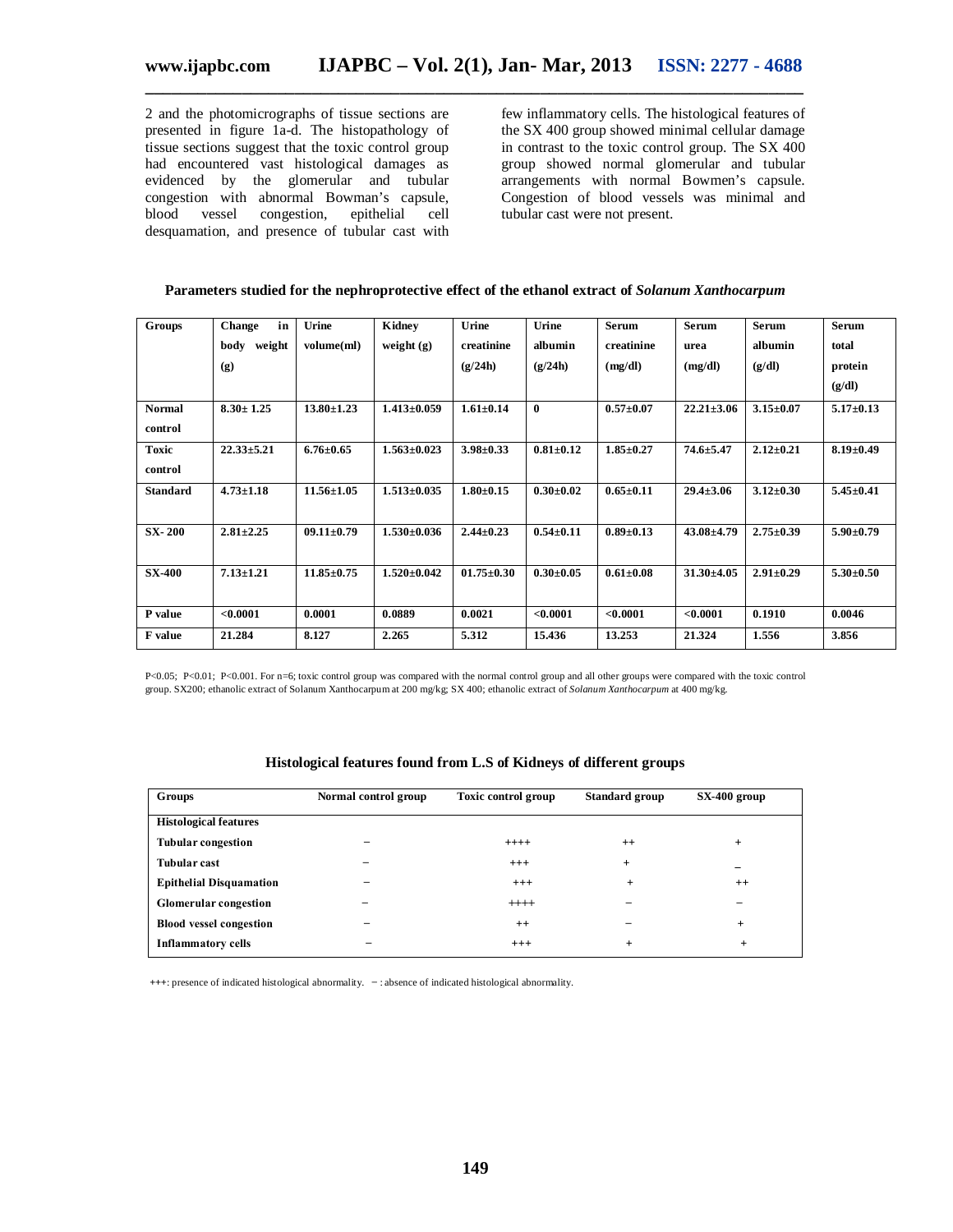

**\_\_\_\_\_\_\_\_\_\_\_\_\_\_\_\_\_\_\_\_\_\_\_\_\_\_\_\_\_\_\_\_\_\_\_\_\_\_\_\_\_\_\_\_\_\_\_\_\_\_\_\_\_\_\_\_\_\_\_\_\_\_\_\_\_\_\_\_\_\_\_\_\_\_\_**

**Fig. 1: Photomicrographs of L.S of kidney of different groups (a) Normal Control Group, (b) Toxic Control Group, (c) Standard Group, (d) SX 400 group**

#### **DISCUSSION**

The present study aimed to evaluate the Renoprotective effect of fruit extract (ethanol) of SX Linn. Plant against cisplatin-induced Linn. Plant against cisplatin-induced nephropathy in rats. Cisplatin-administered rats (toxic control group) had encountered acute kidney dysfunction as evidenced by elevation in serum urea and creatinine, decreased urine output and body weight with multiple histological damages. Treatment with the ethanol of SX at the dose level of 400 mg/kg b.w for 14 days (SX 400 group) significantly lowered the serum level of creatinine and urea, decreased urine creatinine and albumin with a significant weight gain, and increased urine output when compared with the toxic group. The histological damages in the SX extract-treated group were minimal in contrast to the toxic rats. The statistical significance of the nephroprotective activity of SX-treated group and the polyherbal drug cystone (standard group) treated group (both the groups were compared against toxic control) were found almost equal as both groups gained same levels of significance (P<0.001) against the toxic group in most of the parameters including serum urea and creatinine.

The results of our study suggest that the ethanolic extract of SX possesses nephroprotective potential depending on the dose levels. Extensive and multidimensional further research is nedded to elucidate the exact mechanism of nephroprotective action of this plant extract.

#### **ACKNOWLEDGEMENT**

Authors are grateful to the principal of Nitte Gulabi Shetty Memorial Institute of Pharmaceutical Sciences, for his support throughout the study. This work was carried out with the financial support of Nitte Education Trust.

#### **REFERENCES**

- 1. Zhang JG, Lindup WE. Role of mitochondria in Cisplatin-induced oxidative damage exhibited by rat renal cortical slices. Biochem Pharmacol 1993; 45:2215-22.
- 2. Zhang, J. & E. Lindup: Cisplatin nephrotoxicity: decrease in mitochondrial protein sulphydryl concentration and calcium uptake by mitochondria from rat renal cortical slices. Biochem. Pharmacol. 1994, 47, 1127–1135.
- 3. Mistry, P., Y. Merazga, D. J. Spargo, P. A. Riley & D. C. H. McBrien: The effects of cisplatin on the concentration of protein thiols and glutathione in the rat kidney. Cancer Chemother. Pharmacol.1991, 28, 277–282.
- 4. Sadzuka, Y., T. Shoji & Y. Takino: Effect of cisplatin on the activities of enzymes which protect against lipid peroxidation. Biochem.Pharmacol. 1992, 43, 1872– 1875.
- 5. Winston, J. A. & R. Safirstein: Reduced renal blood flow in early cisplatin-induced acute renal failure in the rat. Amer. J. Physiol.1985, 249, F490–F496.
- 6. Offerman, J. J. C., S. Meijer, D. T. Sleijfer, N. H. Mulder, A. J. M. Donker, H. S. Koops & G. K. van der Hem: Acute effects of cisdiamminedichloroplatinum (CDDP) on renal function. Cancer Chemother. Pharmacol. 1984, 12, 36–38.
- 7. Singh OM, Singh TP. Phytochemistry of Solanum xanthocarpum: an amazing traditional healer. J Sci Ind Res 2010; 69: 732-734.
- 8. Kar DM, Maharana L, Pattnaik S, Dash GK. Studies on hypoglycaemic activity of